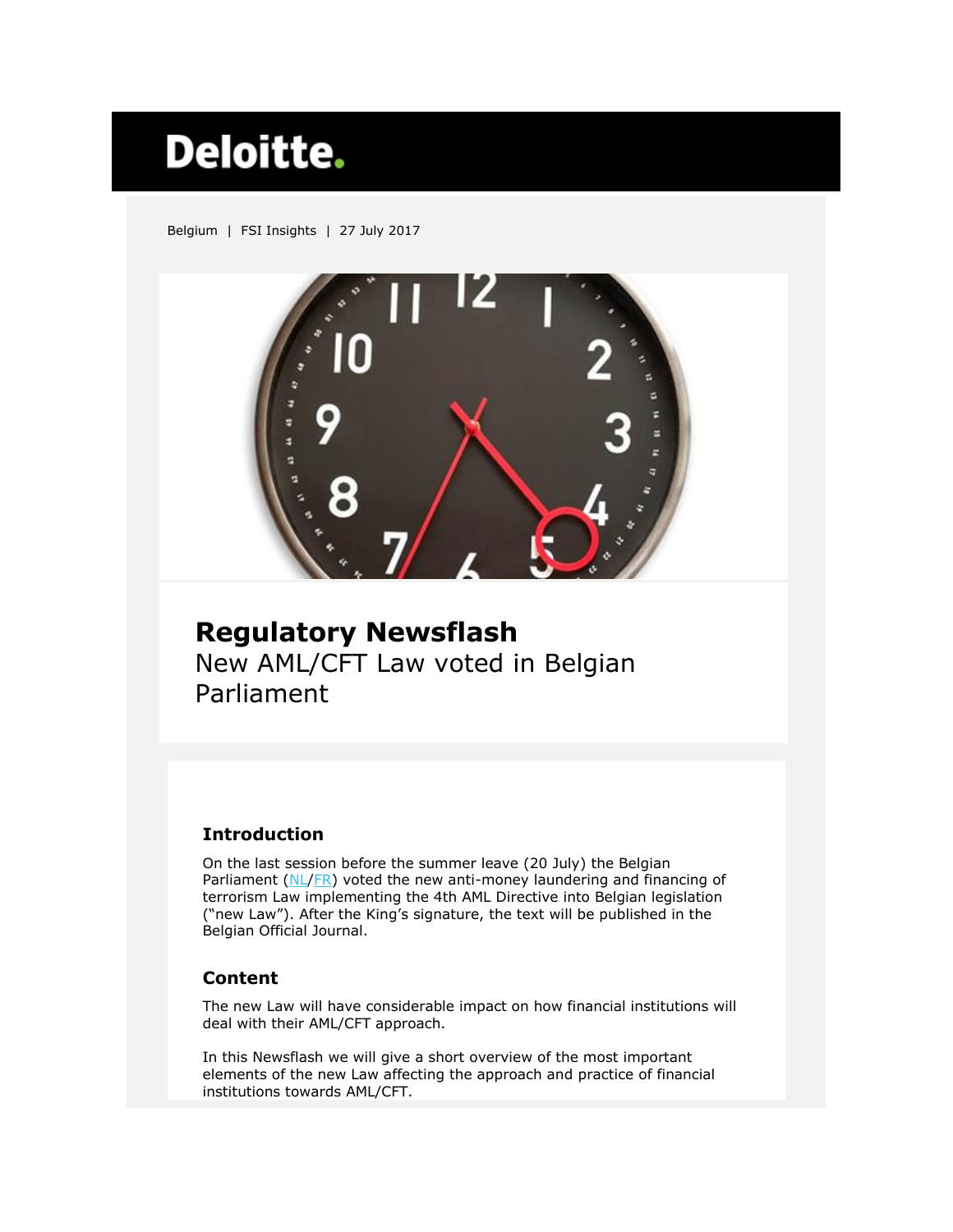**Risk Based Approach ("RBA") based on an Enterprise Wide Risk Assessment ("EWRA")**

Although most financial institutions already take into account specific AML/CFT risks, the new Law goes a step further by setting the Risk Based Approach ("RBA") as the corner stone for setting up each single piece of the institution's AML/CFT framework.

A RBA as requested by the new Law implies that, in a more clear way than before, all measures (organisation, business and transaction wise) should aim at avoiding /mitigating the risk of being misused for ML/FT purposes. The RBA should therefore enable financial institutions to take less profound measures in situations where the risk is limited. The resources that are redeemed, should be used for more profound measures in situations where the risk is higher.

The set-up of the institution's RBA should be based on an actual and profound knowledge and understanding of its ML/FT risks. Therefore institutions are required to set-up and perform a general factors AML/CFT risk assessment ("Enterprise Wide Risk Assessment" – "EWRA"). This EWRA should be documented, based on actual data and take into account the entities' customers products and services offered, transactions, countries/geographical zones and distribution channels. More detailed guidance on appropriate business linked risk factors can be found in the European Supervisory Authorities (ESA's) [Risk Factors Guidelines](https://www.eba.europa.eu/-/esas-publish-aml-cft-guidelines) (see our [regulatory newsflash of 6 July 2017\)](https://www2.deloitte.com/content/dam/Deloitte/be/Documents/financial-services/regulatory-newsflashes/fsi-reg-newsflash-esa-aml-cft-guidelines.pdf).

The EWRA and the way the results are reflected in the RBA should be updated regularly and kept available for the institution's regulator. It should be seen as a general risk assessment and not be confused with the risk assessment performed at the level of the individual customer when performing the customer due diligence and onboarding process.

## **Customer Due Diligence ("CDD")**

Based on the RBA, the new Law will have considerable impact on the CDD to be performed on individual customers (onboarding and review of existing customers):

#### 1. **Customer risk level**:

- Introduction of a (non-exhaustive) lists of risk variables and risk factors that need to be taken into account when determining the ML/FT risk profile of the customer (and consequently the extent of the customer due diligence measures to be applied).
- Existing exemptions for simplified identification (financial institutions, listed entities, public authorities,…) no longer included: Simplified CDD can only be applied after an individual assessment of the concerned risks.

#### **2. Ultimate Beneficial owners ("UBOs"):**

 Strengthened definition for UBOs of companies (>25% control/ownership only considered as an indication of UBO, management only considered as UBO if no other UBO can be found,…).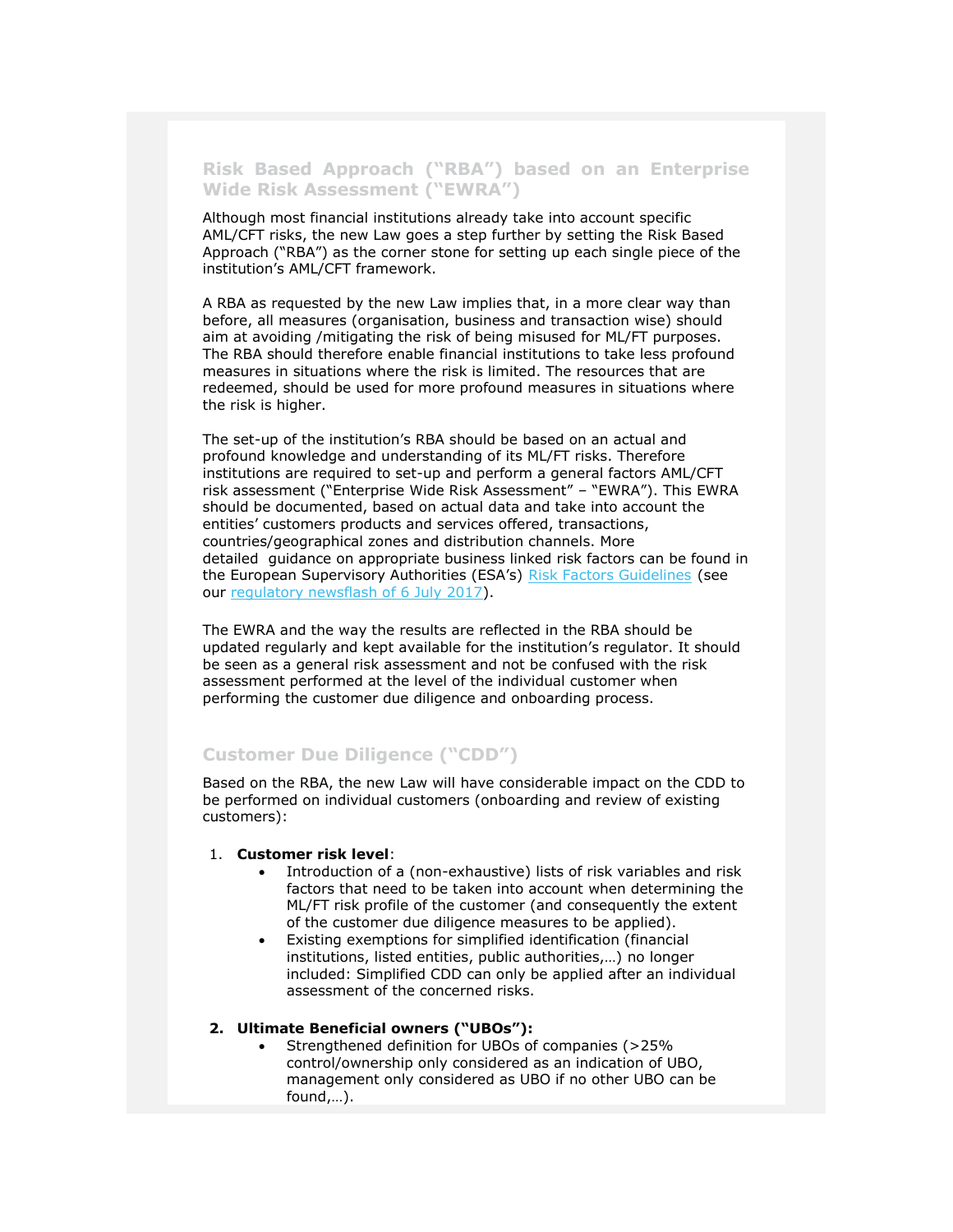- Detailed definition for UBOs of trusts, foundations, associations,
- UBO identification will require a clear view on the ownership/control structure of the legal entity
- Introduction of a requirement to set up a central public register for UBO's by the Treasury department of the FPS Finance. Practical details for the set-up of this register will be elaborated by royal decree. However as specific requirements will be further developed by the future 5th AML/CFT Directive, the final operational realization of the UBO Register will take some time.

#### **3. Definition of Politically Exposed Persons ("PEPs"):**

Extended definition including, amongst other, domestic PEPs.

#### **4. Appropriate level of CDD:**

…

- The appropriate level of CDD measures (simplified, normal or enhanced) will need to be determined taking into account the institution's RBA. More detailed guidance on appropriate simplified and enhanced CDD measures can be found in the European Supervisory Authorities (ESA's) recently published [final](https://www.eba.europa.eu/-/esas-publish-aml-cft-guidelines)  [Guidelines](https://www.eba.europa.eu/-/esas-publish-aml-cft-guidelines) on simplified and enhanced CDD (see our [regulatory](https://www2.deloitte.com/content/dam/Deloitte/be/Documents/financial-services/regulatory-newsflashes/fsi-reg-newsflash-esa-aml-cft-guidelines.pdf)  [newsflash of 6 July 2017\)](https://www2.deloitte.com/content/dam/Deloitte/be/Documents/financial-services/regulatory-newsflashes/fsi-reg-newsflash-esa-aml-cft-guidelines.pdf).
- Next to measures identified by the institutions in setting up their RBA, specific enhanced CDD measures are set by the new Law for the following possible risks:
	- o PEPs;
	- o Correspondent relationships;
	- o Customers where the identity is verified during the business relationship (and not before);
	- o Customers settled or residing in third countries considered as high risk by EU and FATF;
	- o Specific cases related to Serious fiscal fraud whether organised or not (link to specific countries).

### **Organisation**

Driven by the RBA, the new Law extends and strengthens the requirements for the institution's AML/CFT organisational framework

#### **1. Responsibility for the prevention of ML/FT:**

Next to the existing AML Reporting Officer (AMLRO or "AML Compliance Officer" as it is now called in the Explanatory Memorandum to the new Law), a responsible person has also to be designated at the level of the Executive Committee. This person will be appointed as final responsible person for AML/CFT and will make sure that the effective management takes the necessary AML/CFT responsibilities.

#### **2. Policy framework:**

The new law lists a minimal set of required internal measures and control procedures including such as. risk management models, client acceptance policy, policies and procedures, internal controls, …

#### **3. Whistle Blowing mechanisms**

Internal (to the AML responsible persons – see nr. 1. Of this paragraph) and external (to the concerned authorities) whistle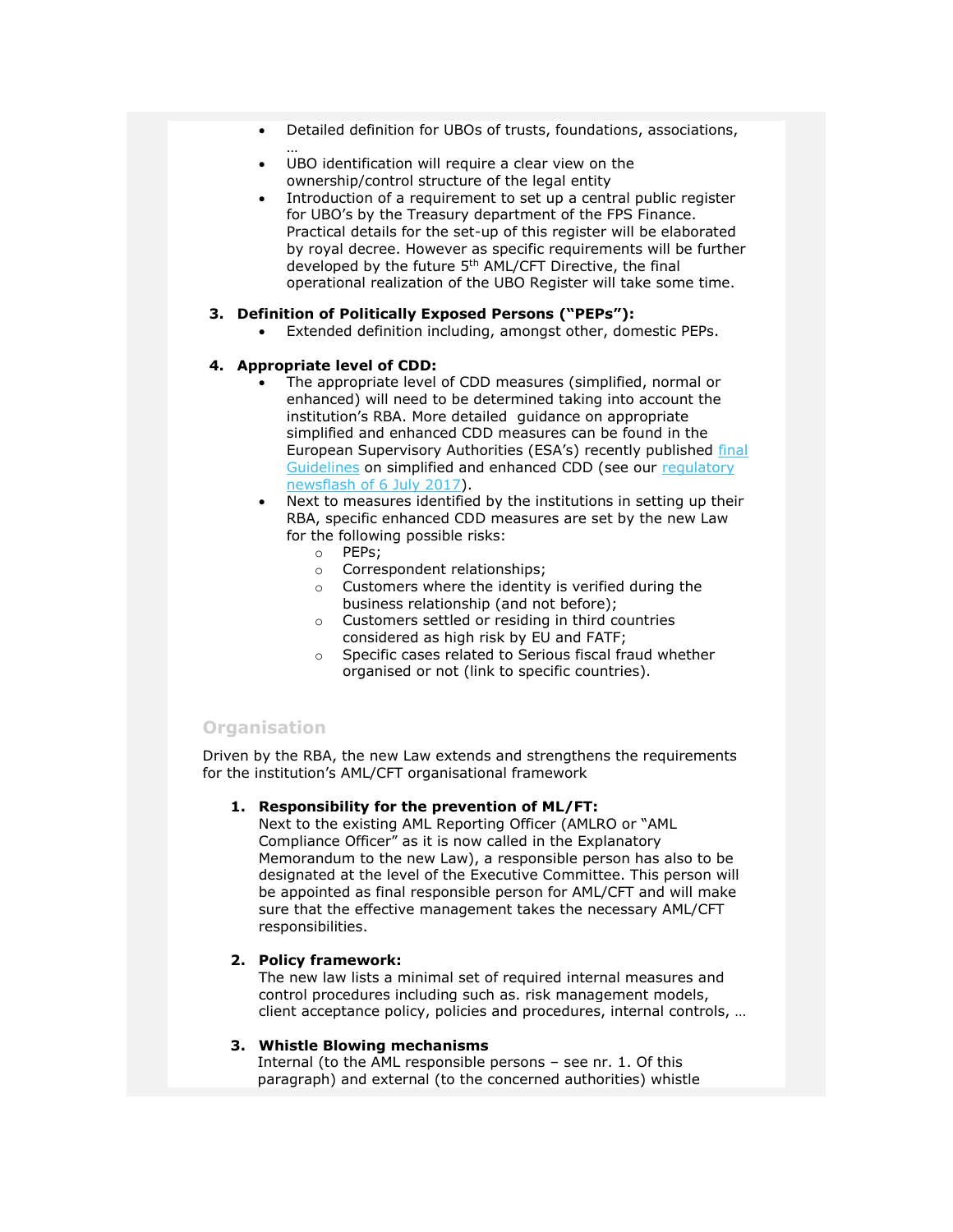blowing mechanisms should be installed related to violations of the applicable requirements.

#### **4. Record keeping**

The period for keeping the required data will be gradually extended from the existing 5 year period to 10 years as from 2020 (7/8/9 years in respectively 2017/2018/2019). Furthermore, after this time period, the concerned data need to be erased.

#### **Next steps**

The new Law will apply 10 days after its publication. Existing Royal Decrees and FSMA/NBB Regulations will still apply as far as compatible with the new Law and upon their replacement (gradually expected by the end of the year).

In the meantime, institutions will need to prepare themselves and start the first phase of the implementation of the new requirements. To this extend, the NBB will require the institutions to carry out the following 3 steps

- 1. Elaborate and perform an EWRA.
- 2. Perform a gap analysis comparing the actual control framework with the requirements of the new AML/CFT Law.
- 3. Develop an implementation action plan (based on EWRA and action plan).

### **Summary – practical implementation for the institutions**

**1. Risk identification and awareness as starting point** In order to be able to build their own RBA, firms need to have a clear, consistent, documented and data driven view on their ML/FT risks.

#### **2. A tailor made Risk Based Approach**

All policies, procedures, processes controls,… should be risk based taking into account the necessary granularity at the level of the firm.

#### **3. Need to optimize the management of the onboarding and review processes**

Strengthened definitions and CDD requirements will impact risk categories and the review of existing customers (adapted definition of UBOs, inclusion of domestic PEPs,…). More detailed CDD information and documentation requirements will lead to longer and more thorough onboarding process, more review and analysis, etc.

#### **4. A data driven model**

More detailed customer and transaction information requirements and a closer follow-up of the client will lead to a considerable increase in available data. Therefore data management will become key in the new AML/CFT framework (data driven enterprise wide risk assessment, follow-up of customer data, enhanced record keeping requirements,…). Moreover the availability of more data will also put transaction monitoring standards to a next level. Further digitalization and the possible use of new data techniques could be envisaged to streamline the AML/CFT processes.

#### **5. Documentation is key**

The policy and process framework (including analysis, risk assessment process,…) should be documented in detail, including